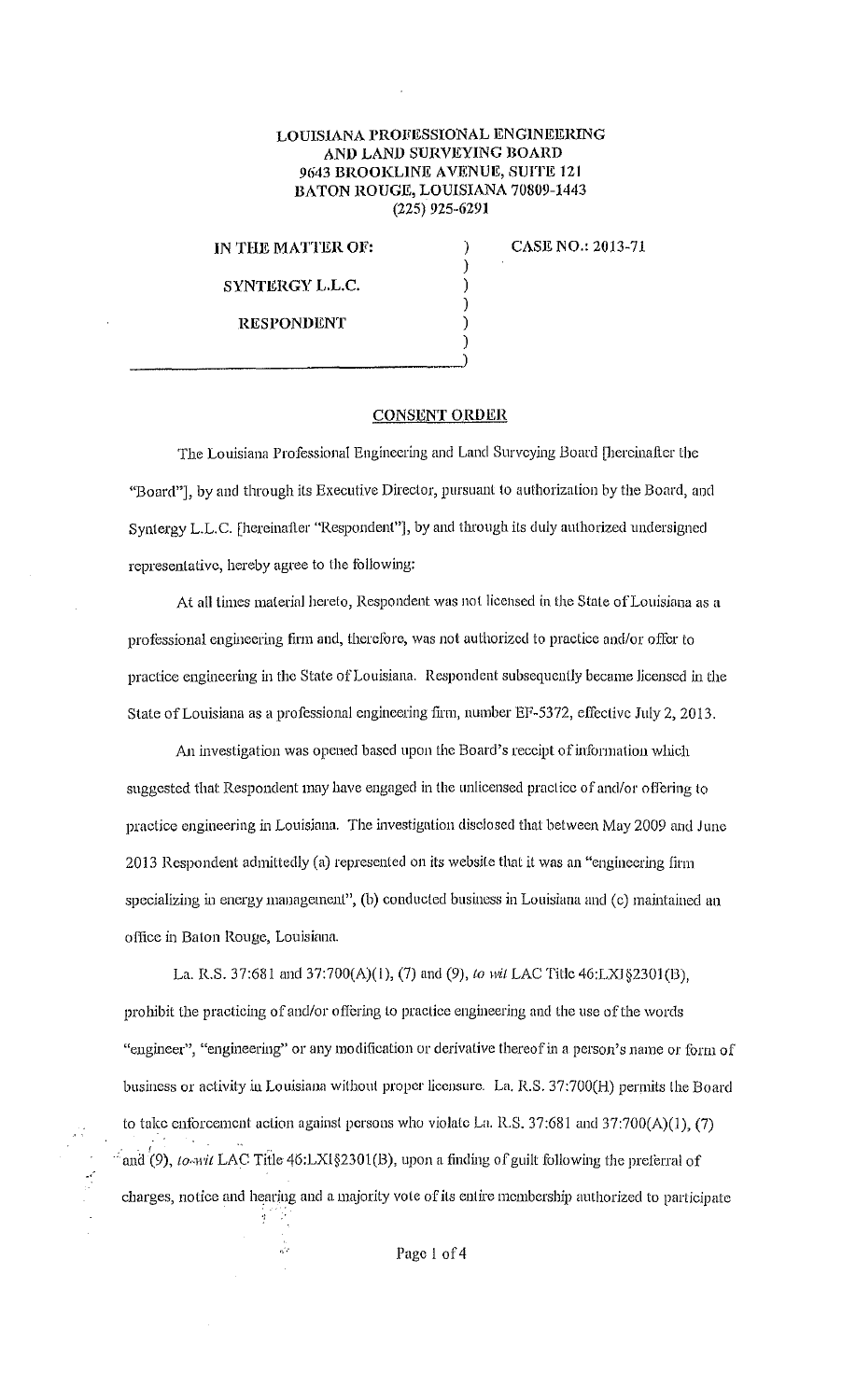in the proceeding. La. R.S. 37:681, La. R.S. 37:700(A)(1), (7) and (9), La. R.S. 37:700(H) and LAC Title 46:LXI§2301(B) were in effect at all times material hereto.

It is undisputed that between May 2009 and June 2013 Respondent was not licensed to practice and/or o fter to practice engineering in Louisiana and that during this time period Respondent represented on its website that it was an "engineering firm specializing in energy management."

By letter dated February 7, 2014, the Board gave notice to Respondent that it was considering the preferral of charges against Respondent on the grounds that it may have violated Ln. R.S. 37:681 anc137:700(A)(l), (7) and (9), *to wit* LAC Title 46:LX1§230J(B), relative to offering to practice engineering and using the words "engineer", "engineering" or any modification or derivative thereof in a person's name or form of business or activity in Louisiana without proper licensure.

Wishing to dispense with the need for further enforcement action and to conclude the instant proceeding without further delay and expense, for the purpose of this proceeding only, Respondent and the Board do hereby enter into this Consent Order, in which Respondent of its own free will consents to the issuance of a Consent Order by the Board, wherein Respondent agrees to (a) pay a fine of one thousand  $(\$1,000.00)$  dollars, (b) pay administrative costs of four hundred seventy-four and 50/100 (\$474.50) dollars and (c) the publication of this Consent Order on the Board's website and a summary of Ibis matter in the Board's otlicialjournal, the *Louisiana Engineer and Surveyor Joumal,* and the reporting ofthis matter to the National Council of Examiners ior Engineering and Surveying (NCEES), identifying Respondent by name.

Respondent admits to the facts recited herein. Respondent acknowledges awareness of the recited laws and/or rules and states that it will comply with all applicable laws and rules henceforth. Respondent has been advised of its right to appeal; and it states affumatively that it has been afforded all administrative remedies due it under the law. Respondent further acknowledges awareness of the fact that the signed original of this Consent Order will remain in the custody of the Board as a public record and will be made available for public inspection and copying upon request.

Therefore, in consideration of the foregoing and by signing this Consent Order, Respondent does hereby waive its right to a hearing before the Board, to the presenting of

Page 2 of 4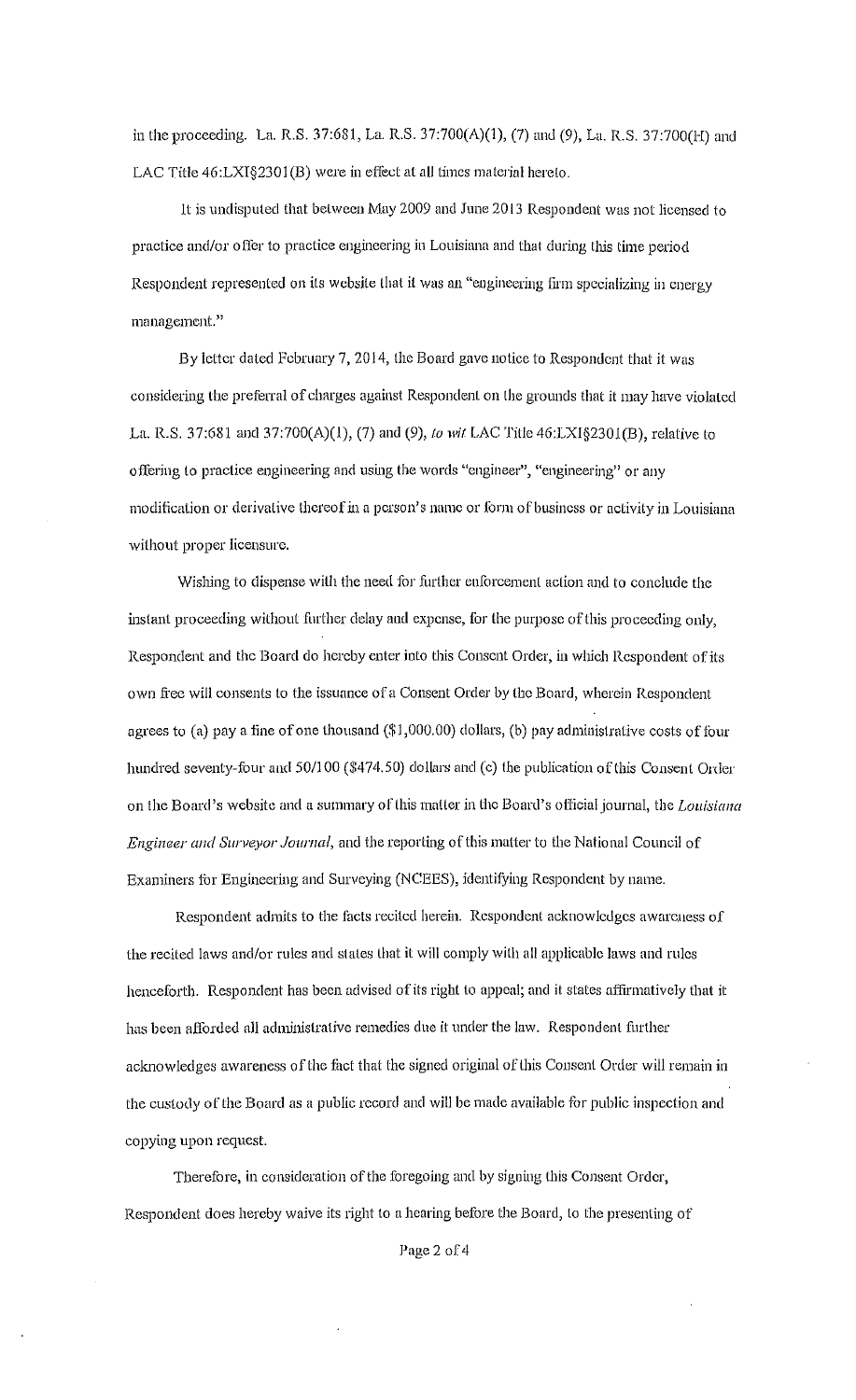evidence and witnesses on its behalf, to Findings of Fact and Conclusions of Law in this case, and to judicial review of this Consent Order,

Respondent hereby represents (a) that it fully understands the meaning and intent of this Consent Order, including but not limited to its final and binding effect, (b) that it has voluntarily entered into this Consent Order and that no other promise or agreement of any kind has been made to or with him by any person whatsoever to cause the execution of this instrument and (c) that the sanctions set forth in this Consent Order do not prevent the Board from taking further disciplinary or enforcement action against Respondent on matters not specifically addressed in this Consent Order.

WHEREFORE, the Louisiana Professional Engineering and Land Surveying Board and Respondent agree that:

 $\mathbf{I}$ . Respondent shall pay a fine of one thousand (\$1,000.00) dollars, which shall be tendered to the Board by certified check payable to the Board, due upon the signing of this Consent Order; and

 $\overline{2}$ . Respondent shall pay administrative costs of four hundred seventy-four and 50/100 (\$474.50) dollars, which shall be tendered to the Board by certified check payable to the Board, due upon the signing of this Consent Order; and

This Consent Order shall be published on the Board's website and a summary of 3. this matter shall be printed in the official journal of the Board, the Louisiana Engineer and Survevor Journal, and reported to the National Council of Examiners for Engineering and Surveying (NCEES), identifying Respondent by name; and

This Consent Order shall not become effective unless and until it is accepted and 4. signed by and on behalf of the Board. Should the Board not accept and sign this Consent Order, it is agreed that presentation of this matter to the Board shall not prejudice the Board or any of its members, staff, attorneys or representatives from further participation, consideration, or resolution of any further proceedings herein.

> LOUISIANA PROFESSIONAL ENGINEERING AND LAND SURVEYING BOARD

DATE:  $7/21/2014$ 

<u>Aonna A Aintell</u><br>DONNA D. SENTELL. Executive Director BY:

Page 3 of 4